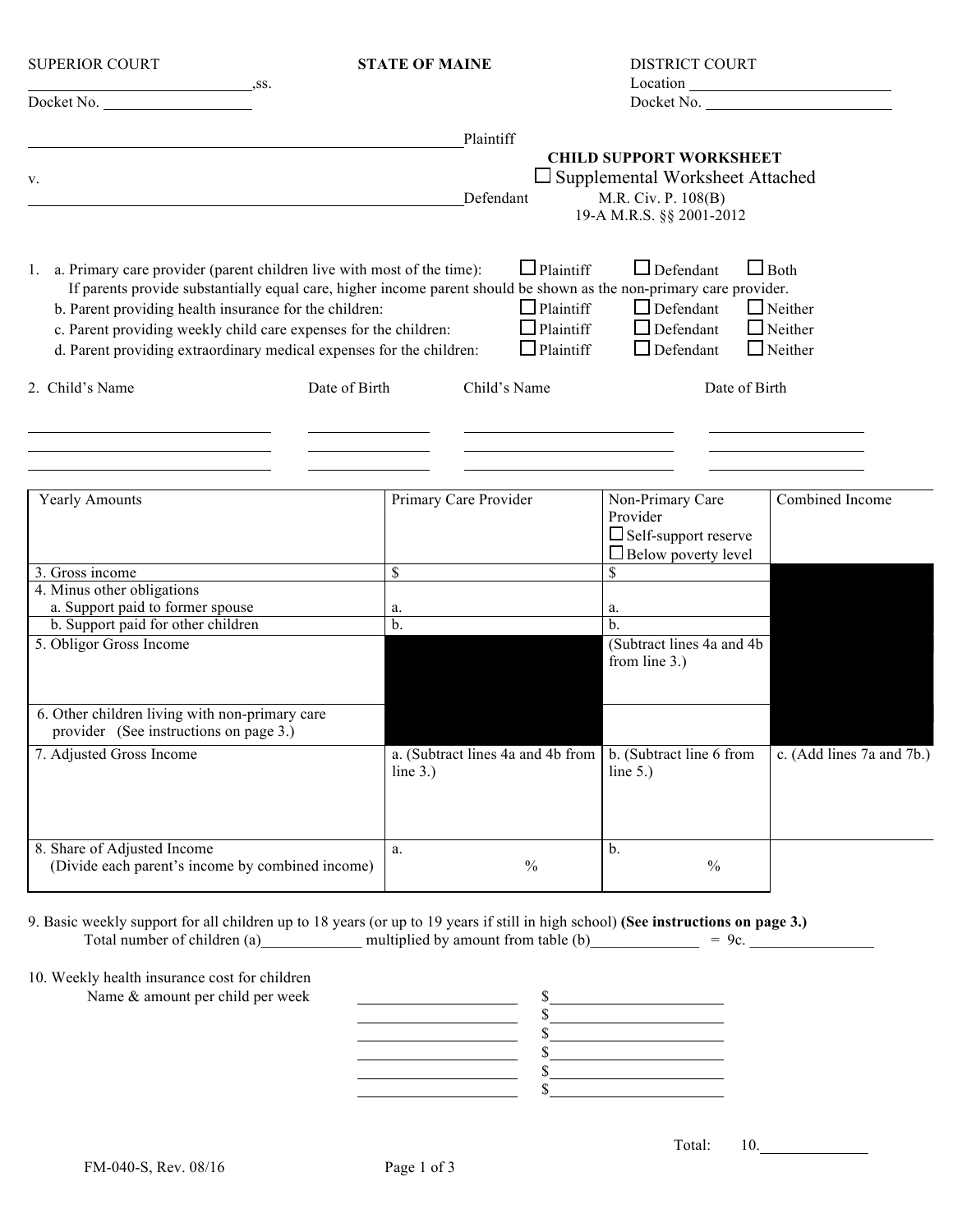#### 11. Weekly child care expenses

| Name & amount per child per week                                                               |            |     |
|------------------------------------------------------------------------------------------------|------------|-----|
|                                                                                                |            |     |
|                                                                                                |            |     |
|                                                                                                |            |     |
|                                                                                                |            |     |
|                                                                                                |            |     |
|                                                                                                | Total: 11. |     |
| 12. Extraordinary medical expenses                                                             |            |     |
| Name & amount per child per week                                                               |            |     |
|                                                                                                |            |     |
|                                                                                                |            |     |
|                                                                                                |            |     |
|                                                                                                |            |     |
|                                                                                                |            |     |
|                                                                                                | Total:     | 12. |
| *If parents provide substantially equal care, continue calculations on supplemental worksheet. |            |     |

13. TOTAL WEEKLY BIWEEKLY OBLIGATION (Add lines 9c, 10, 11 and 12; if biweekly, multiply x 2) 13.  $\Box$ 14. WEEKLY LBIWEEKLY PARENTAL SUPPORT OBLIGATION: ✔

| Primary Care Provider         | Non-Primary Care Provider's support obligation \$<br>b. |                                                      |  |  |
|-------------------------------|---------------------------------------------------------|------------------------------------------------------|--|--|
| Spends directly \$            |                                                         | (Multiply line 8b by line 13)                        |  |  |
| (Multiply line 8a by line 13) | Non-Primary Care Provider Adjustments                   |                                                      |  |  |
|                               |                                                         | (Amounts paid directly by Non-Primary Care Provider) |  |  |
|                               | Weekly health insurance (line 10)                       | - \$                                                 |  |  |
|                               | Weekly child care (line 11)                             | - \$                                                 |  |  |
|                               | Extraordinary Medical Expenses (line 12)                | - \$                                                 |  |  |
|                               | Non-Primary Care Provider pays as support               | $=$ S                                                |  |  |

Date: <u>Prepared by:</u>

(Attorney for) (Plaintiff) (Defendant) (Judge)(Magistrate)(Mediator)